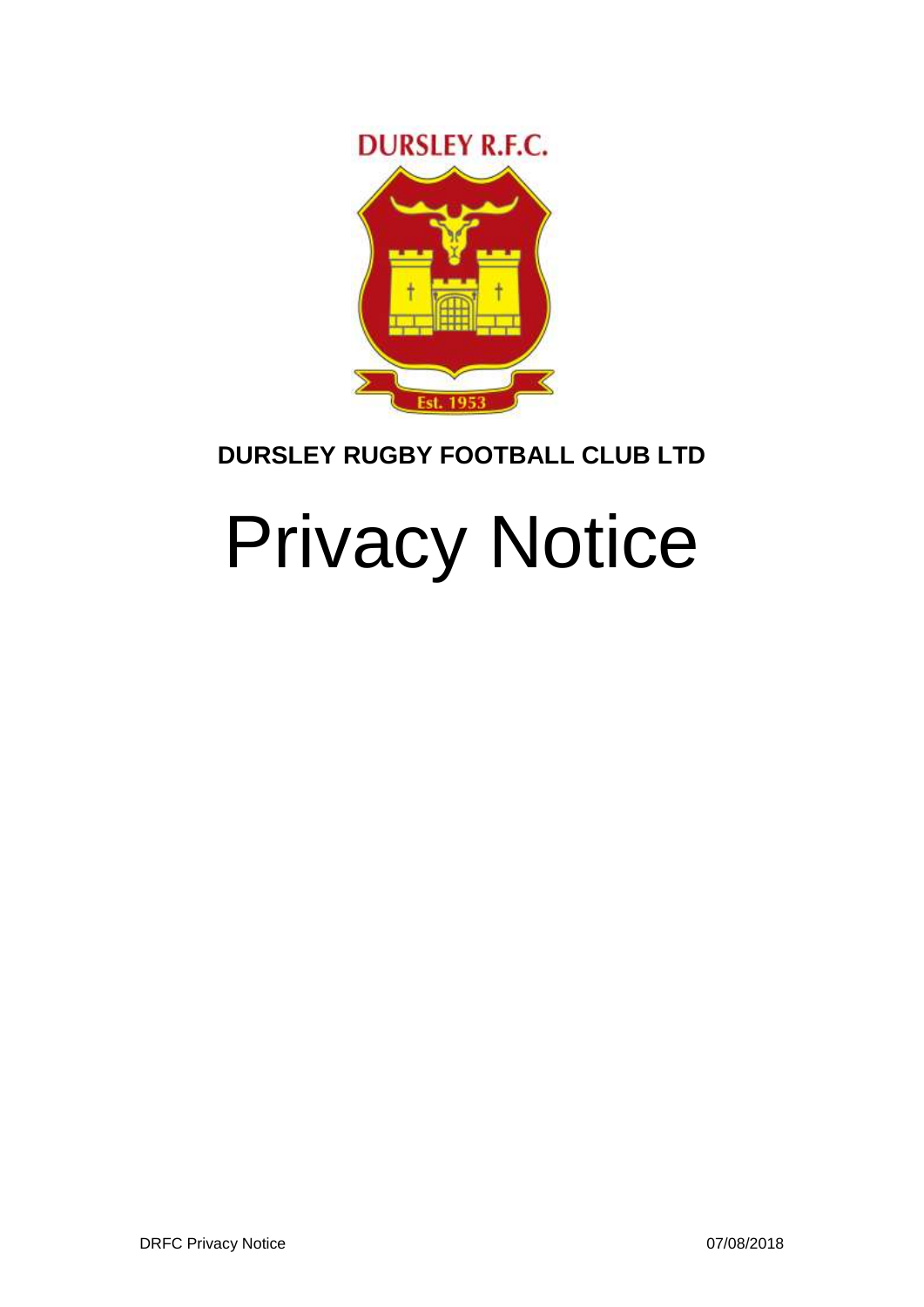# **Summary of how we and the RFU use your data**

- Dursley RFC uses your personal data to manage and administer your membership and your involvement with its teams and club, and to keep in contact with you for these purposes.
- Some data is shared with the RFU, who use your data to regulate, develop and manage the game.
- Where we or the RFU rely on your consent, such as any consent we seek for email marketing, you can withdraw this consent at any time.
- Amongst the data we collect from you may be medical (including injury) information. We will hold this where you (or your parent) have given consent, so that we can ensure we are aware of your condition and that you are supported appropriately.
- Where you work in a particular role within the game, you may be required to undergo a Disclosure & Barring Service check using the RFU's eDBS system. The result of this check will be input into your Game Management Service (GMS) record.

# **What does this policy cover?**

This policy describes how Dursley Rugby Football Club (also referred to as "the Club", "we" or "us") will make use of the data we handle in relation to our members and players, including our use of the Game Management System ("GMS") provided by the Rugby Football Union ("RFU"). The policy also describes the RFU's use of data on GMS.

It also describes your data protection rights, including a right to object to some of the processing which we carry out. More information about your rights, and how to exercise them, is set out in the "What rights do I have?" section.

# **What information do we collect?**

We collect and process personal data from you or your parent when you join and when we carry out annual renewals of your membership. This includes:

- your name
- your gender,
- your date of birth,
- your RFU ID (as assigned in GMS)
- your home address, email address and phone number;
- your passport and NI details, where we have to check your eligibility or ability to work for us;
- your type of membership and involvement in particular teams, or any key role you may have been allocated, such as Chair, Safeguarding Lead, Membership Secretary etc.;
- your payment and/or bank account details, where you provide these to pay for membership;
- your marketing preferences, including any consents you have given us;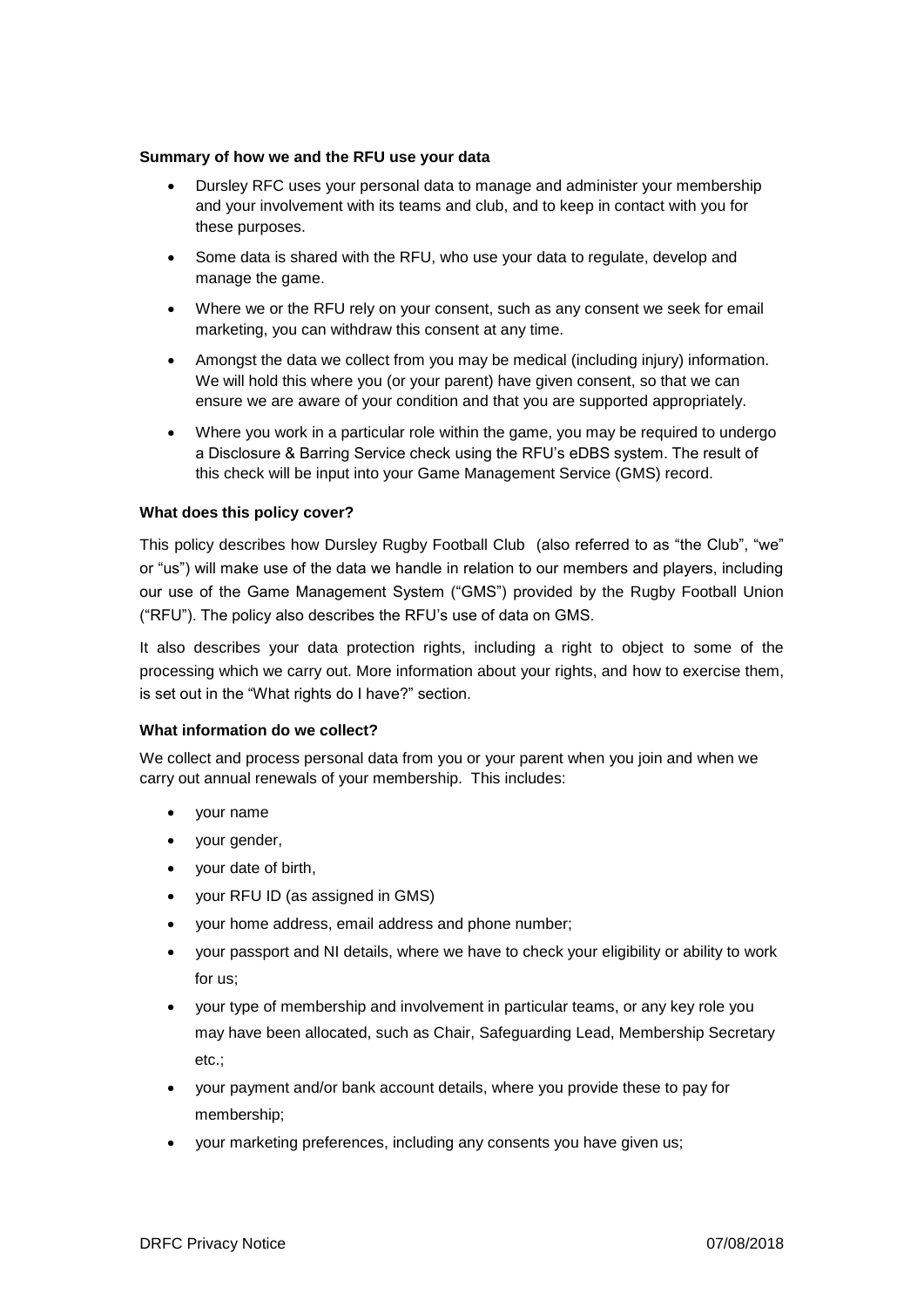• your medical conditions or disability, where you provide this to us with your consent (or your parent's consent) to ensure we are aware of any support we may need to provide to you**.**

Some information will be generated as part of your involvement with us, in particular data about your performance, involvement in particular matches in match reports and details of any disciplinary issues or incidents you may be involved in on and off the pitch, such as within health and safety records.

# **What information do we receive from third parties?**

Sometimes, we receive information about you from third parties. For example, if you are a child, we may be given information about you by your parents.

We may receive information relating to your existing registrations with other clubs or rugby bodies or disciplinary history from the RFU through GMS. Additionally, for certain role holders or those working with children, we may receive information from the Disclosure and Barring Service and RFU on the status of any DBS check you have been required to take.

# **How do we use this information, and what is the legal basis for this use?**

We process this personal data for the following purposes:

- To fulfil a contract, or take steps linked to a contract: this is relevant where you make a payment for your membership and any merchandise, or enter a competition. This includes:
	- o taking payments;
	- o communicating with you;
	- o providing and arranging the delivery or other provision of products, prizes or services;
- As required by the Club to conduct our business and pursue our legitimate interests, in particular:
	- o we will use your information to manage and administer your membership and your involvement with its teams and club, and to keep in contact with you for these purposes;
	- o we will also use data to maintain records of our performances and history, including match reports, score lines and team sheets;
	- $\circ$  [we use CCTV cameras to maintain the security of our premises, and may use this video to investigate incidents at the Club or its premises]
	- o we use data of some individuals to invite them to take part in market research;
- Where you give us consent:
	- o we will send you direct marketing or promotional material by email;
	- $\circ$  we may handle medical or disability information you or your parent provides to us, to ensure we support you appropriately;
	- $\circ$  on other occasions where we ask you for consent, we will use the data for the purpose which we explain at that time.
- For purposes which are required by law: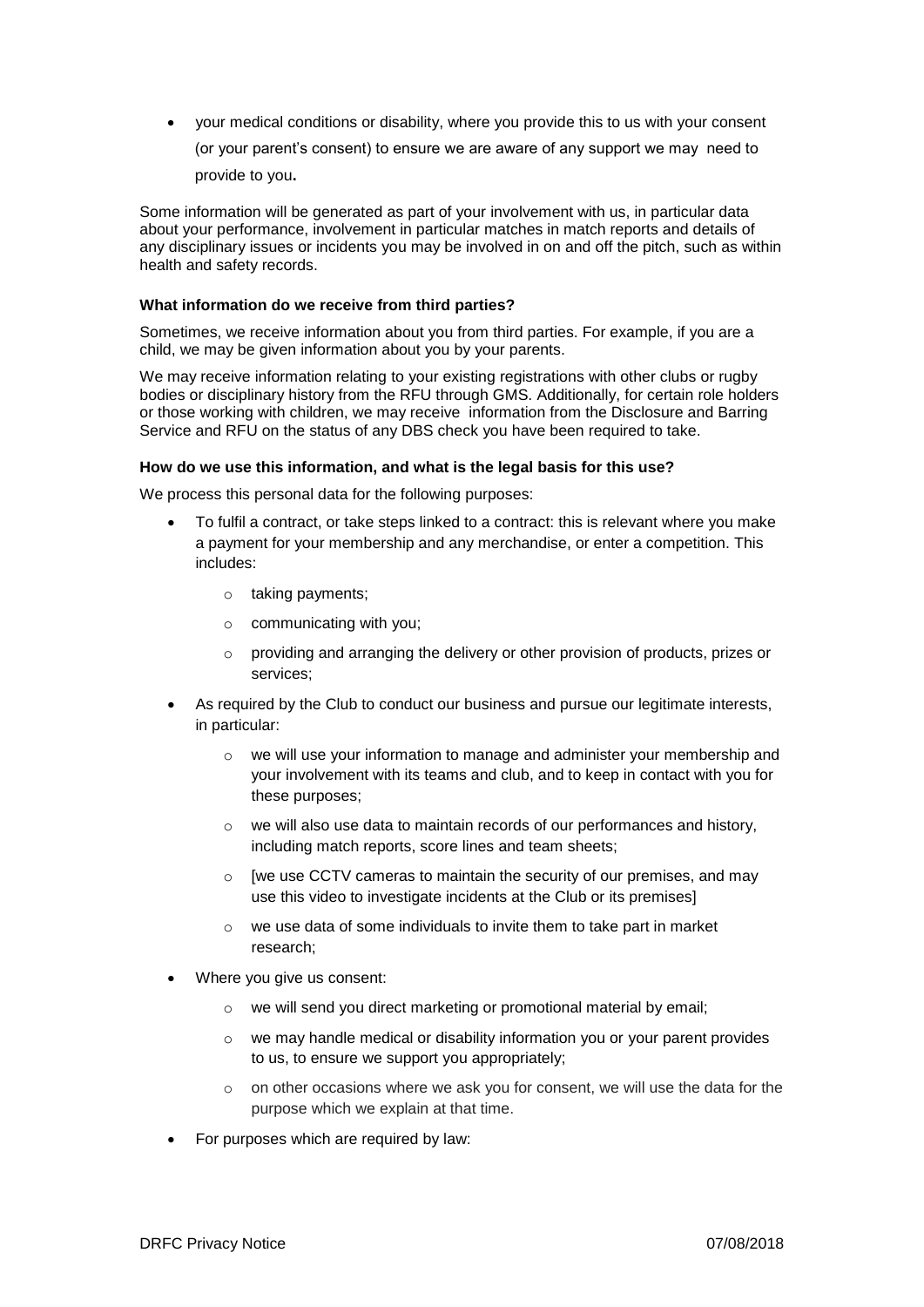- o we maintain records such as health and safety records and accounting records in order to meet specific legal requirements;
- o we ensure, where you will work with children, that you have undergone an appropriate DBS check – this is also carried out with your consent.
- $\circ$  where you hold a role at the Club requiring us to check your right to work, we may process information to meet our statutory duties;
- o we may respond to requests by government or law enforcement authorities conducting an investigation.

# **How does the RFU use any of my information?**

The RFU provides GMS, but makes its own use of the following information:

- your name;
- your gender;
- your date of birth;
- your RFU ID (as assigned in GMS);
- your home address, email address and phone number; and
- your type of membership and involvement in particular teams at the Club, or any key role you may have been allocated, such as Chair, Safeguarding Lead, Membership Secretary etc.

The RFU uses this information as follows:

- As required by the RFU to conduct its business and pursue its legitimate interests, in particular:
	- o communicating with you or about you where necessary to administer Rugby in England, including responding to any questions you send to the RFU about GMS;
	- $\circ$  administering and ensuring the eligibility of players, match officials and others involved in English rugby – this may involve the receipt of limited amounts of sensitive data in relation to disabled players, where they are registered for a disabled league or team, or in relation to anti-doping matters;
	- $\circ$  maintaining records of the game as played in England, in particular maintaining details of discipline and misconduct;
	- o monitoring use of GMS, and using this to help it monitor, improve and protect its content and services and investigate any complaints received from you or from others about GMS;
	- o maintaining statistics and conducting analysis on the make-up of rugby's participants;
	- o ensuring compliance with the current RFU Rules and Regulations including those on the affiliation of clubs, referee societies, constituent bodies and other rugby bodies, and registration of players; and
	- o communicating with you to ask for your opinion on RFU initiatives.
- For purposes which are required by law: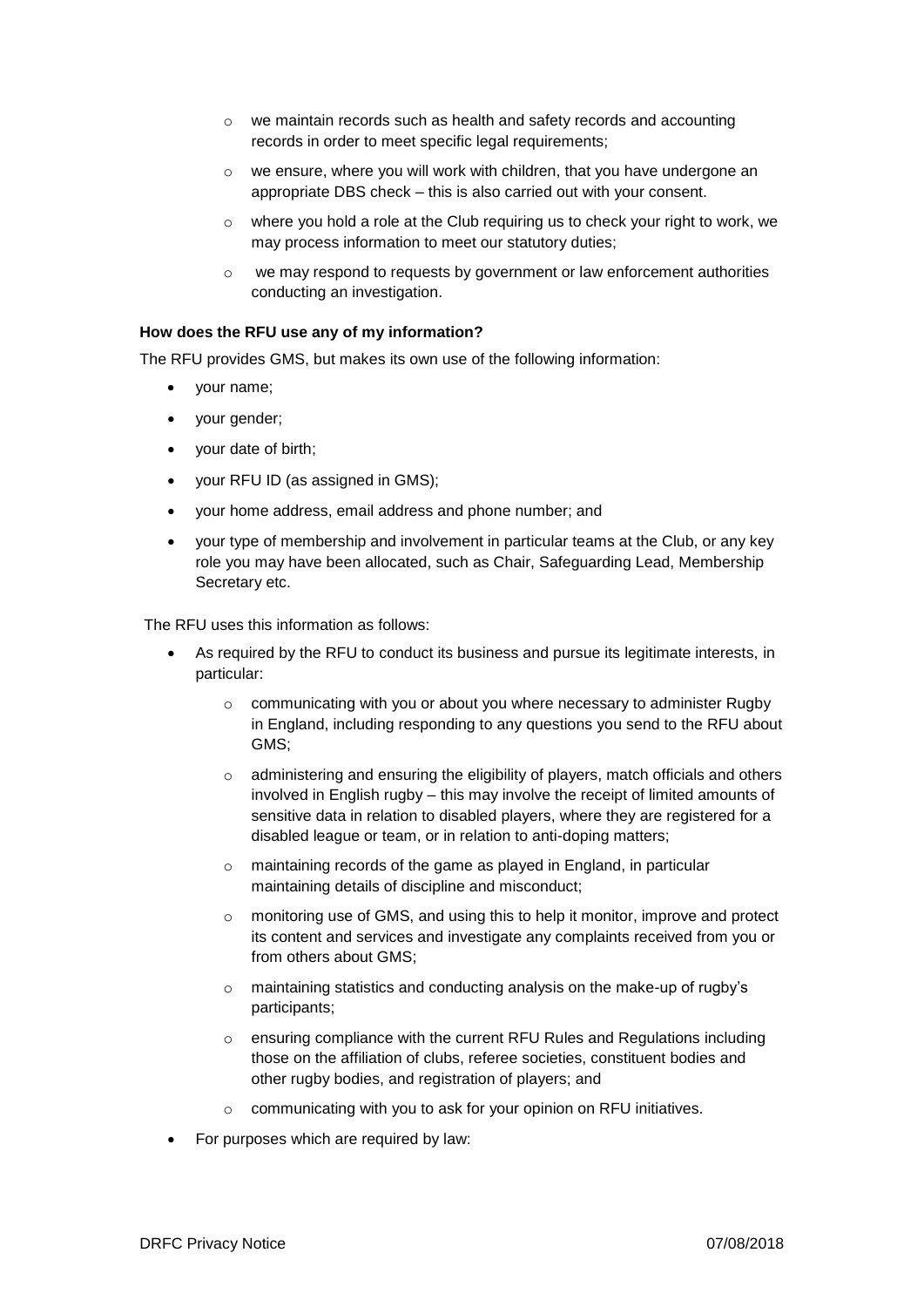- o The RFU will ensure, where you will work with children and where this is required, that you have undergone an appropriate DBS check – this is also carried out with your consent.
- o The RFU may respond to requests by government or law enforcement authorities conducting an investigation.

#### **Withdrawing consent or otherwise objecting to direct marketing**

Wherever we rely on your consent, you will always be able to withdraw that consent, although we may have other legal grounds for processing your data for other purposes, such as those set out above. In some cases, we are able to send you direct marketing without your consent, where we rely on our legitimate interests. You have an absolute right to opt-out of direct marketing, or profiling we carry out for direct marketing, at any time. You can do this by following the instructions in the communication where this is an electronic message, or by contacting us using the details set out below in the "**How do I get in touch with you or the RFU?**" section.

# **Who will we share this data with, where and when?**

In addition to sharing data with the RFU, we will share you data with:

Some limited information may be shared with other stakeholders in rugby, such as other clubs, Constituent Bodies, referee societies, league organisers, so that they can maintain appropriate records and assist us in organising matches and administering the game.

Personal data may be shared with government authorities and/or law enforcement officials if required for the purposes above, if mandated by law or if required for the legal protection of our or the RFU's legitimate interests in compliance with applicable laws.

Personal data will also be shared with third party service providers, who will process it on our behalf for the purposes identified above. Such third parties include the RFU as the provider of GMS and providers of or website (Evergreen Computing).

Where information is transferred outside the EEA, and where this is to a stakeholder or vendor in a country that is not subject to an adequacy decision by the EU Commission, data is adequately protected by EU Commission approved standard contractual clauses, an appropriate Privacy Shield certification or a vendor's Processor Binding Corporate Rules. A copy of the relevant mechanism can be provided for your review on request.

# **What rights do I have?**

You have the right to **ask us for a copy** of your personal data; to **correct**, **delete** or **restrict** (stop any active) processing of your personal data; and to **obtain the personal data you provide to us for a contract or with your consent in a structured, machine readable format**.

In addition, you can **object to the processing** of your personal data in some circumstances (in particular, where we don't have to process the data to meet a contractual or other legal requirement, or where we are using the data for direct marketing).

These **rights may be limited**, for example if fulfilling your request would reveal personal data about another person, or if you ask us to delete information which we are required by law to keep or have compelling legitimate interests in keeping.

You have the same rights for data held by the RFU for its own purposes on GMS.

To exercise any of these rights, you can get in touch with us– or, as appropriate, the RFU or its data protection officer – using the details set out below. If you have unresolved concerns, you have the **right to complain** to the Information Commissioner's Office.

Much of the information listed above must be provided on a mandatory basis so that we can make the appropriate legal checks and register you as required by RFU Rules and